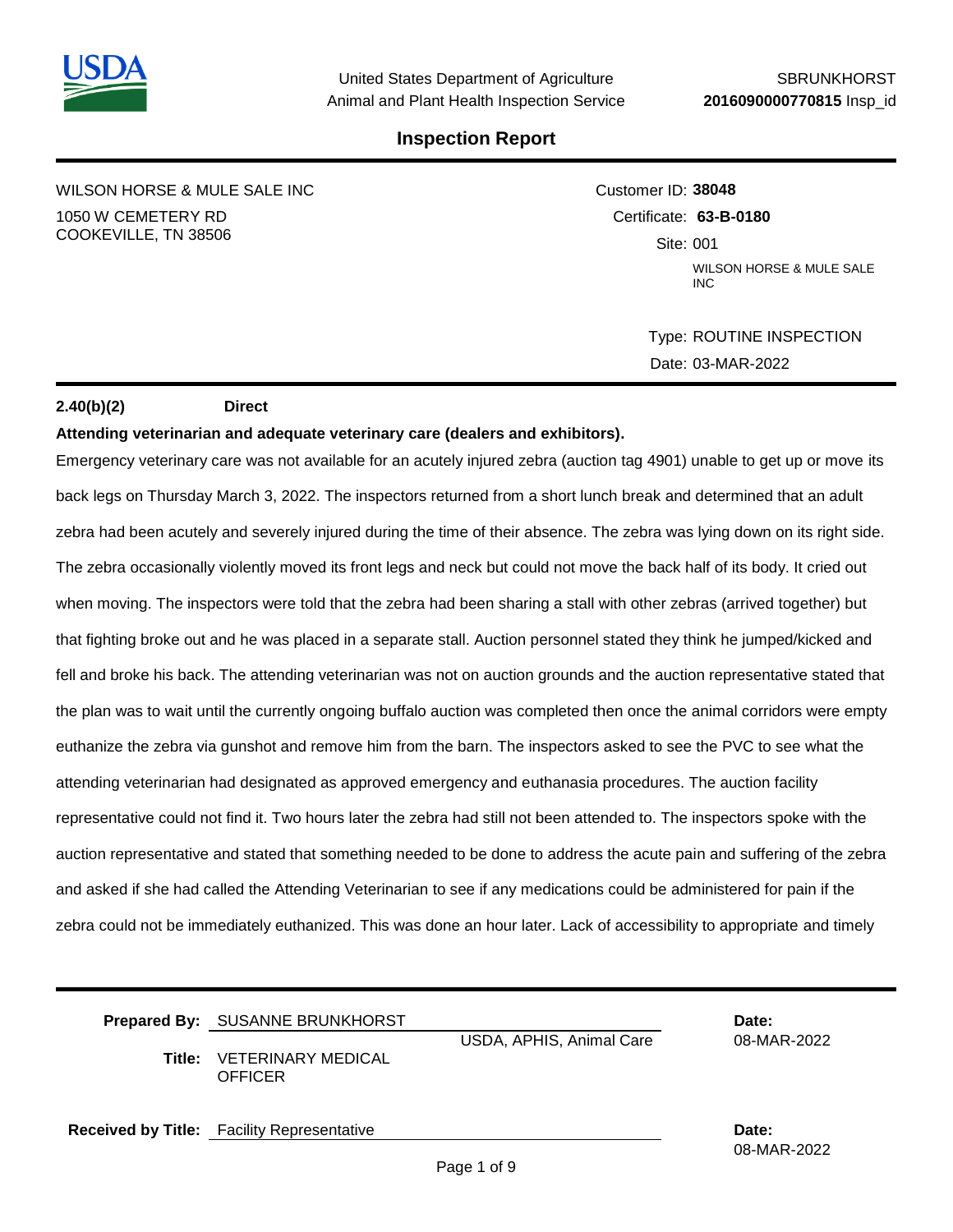

emergency care led to additional pain, distress and suffering for this zebra. The facility must establish and maintain programs of adequate veterinary care that include the use of appropriate methods to treat injuries and the availability of emergency care. Correct by ensuring appropriate emergency care/euthanasia for the zebra by the end of the day March 3, 2022.

### **2.40(b)(3)**

### **Attending veterinarian and adequate veterinary care (dealers and exhibitors).**

A zebra (auction tag 4906) was noted on Thursday March 3 with a fresh looking wound crossing diagonally across the front of the lower left leg between the fetlock and the knee. The wound was approximately 2 inches long and  $\frac{3}{4}$  in wide at the center and bright red in color. The tissue appeared bright pink red and glistened. No thickened tissue was present. The zebra was weight bearing on that leg and seemed fine otherwise. The facility representative stated that they were aware of the wound and that it was an old wound that the zebra had arrived at the auction with. On Friday March 4 the inspectors noted another wound lower down on the front of the same leg just above the hoof. The wound was about 1 in by  $\frac{3}{4}$  in in size. Both wounds appeared to have recently clotted blood on their surfaces. The facility representative and the attending veterinarian were both asked about the additional zebra wounds on Friday. The facility representative and the veterinarian were unaware of the current condition of the wounds. Daily observation of all animals is necessary to assess their health and well-being; if any problems of animal health, behavior and well-being are noted, they must be conveyed to the attending veterinarian in a timely and accurate manner in order to allow for appropriate diagnosis and treatment. Correct by April 30, 2022.

#### **2.76(a)(1) Critical**

#### **Records: Operators of auction sales and brokers.**

The auction record for consignment tag number 283 did not correctly and fully disclose the consignor of the animal. A munchkin cat (adult female tortishell) consignment tag number 283 was consigned by AK just before the warm room

| <b>Prepared By: SUSANNE BRUNKHORST</b>      |                          | Date:       |
|---------------------------------------------|--------------------------|-------------|
| Title: VETERINARY MEDICAL<br><b>OFFICER</b> | USDA, APHIS, Animal Care | 08-MAR-2022 |

**Received by Title:** Facility Representative **Date:**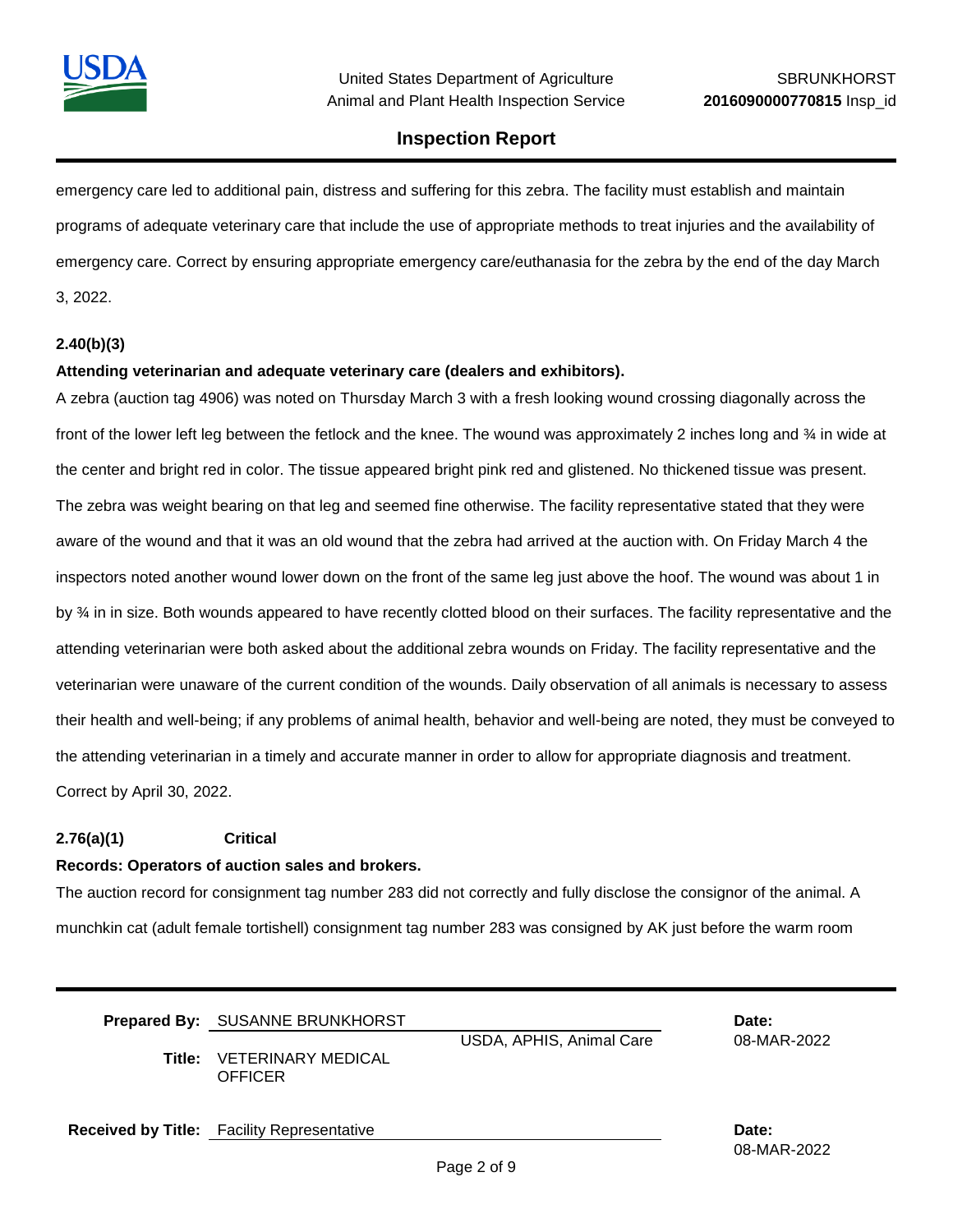auction started. The rabies certificate stated that the cat had been given a Rabies vaccination by a veterinarian on 3-3-22 in Ohio and listed CK as the owner (CK is USDA licensed). During the auction the auctioneer stated that AK has been breeding munchkin cats for over 20 years and that this particular cat had been bred to a Persian munchkin cat and might be pregnant. Review of the consignment form identified the consigner's name as RG from Tennessee. There was no mention on the form of either AK or CK. A discussion with AK confirmed that she had brought the cat with her from Ohio to be sold at this sale. Auction records must be complete and fully and correctly disclose all required information in order to provide the required information regarding legal ownership and to allow for animal tracing. The operator of the auction shall make, keep and maintain records that fully and correctly disclose all required information concerning each animal consigned for auction or sold including the name and address of the person who owned or consigned the animal for sale. Correct by April 30, 2022.

### **2.126(a)(2) Repeat**

### **Access and inspection of records and property; submission of itineraries.**

The auction did not have their written Program of Veterinary Care (PVC) available for review during this auction inspection (Thursday and Friday March 3 and 4). On Thursday the inspectors returned from a short lunch break and determined that an adult zebra had been acutely and severely injured during the time of their absence. The attending veterinarian was not on auction grounds so the inspectors asked to see the PVC. The auction facility representative could not find it. The representative was asked about the PVC again later on Thursday and on Friday. The PVC was not available either day for review by the USDA APHIS inspectors or for use by the facility representatives to identify guidance approved by the Attending Veterinarian regarding emergency situations and euthanasia methods. Correct by allowing APHIS officials to examine records required to be kept by the Act and regulations during business hours.

## **2.131(b)(1)**

**Handling of animals.**

| <b>Prepared By: SUSANNE BRUNKHORST</b><br><b>Title: VETERINARY MEDICAL</b><br><b>OFFICER</b> | Date:<br>08-MAR-2022 |                      |
|----------------------------------------------------------------------------------------------|----------------------|----------------------|
| <b>Received by Title:</b> Facility Representative                                            |                      | Date:<br>08-MAR-2022 |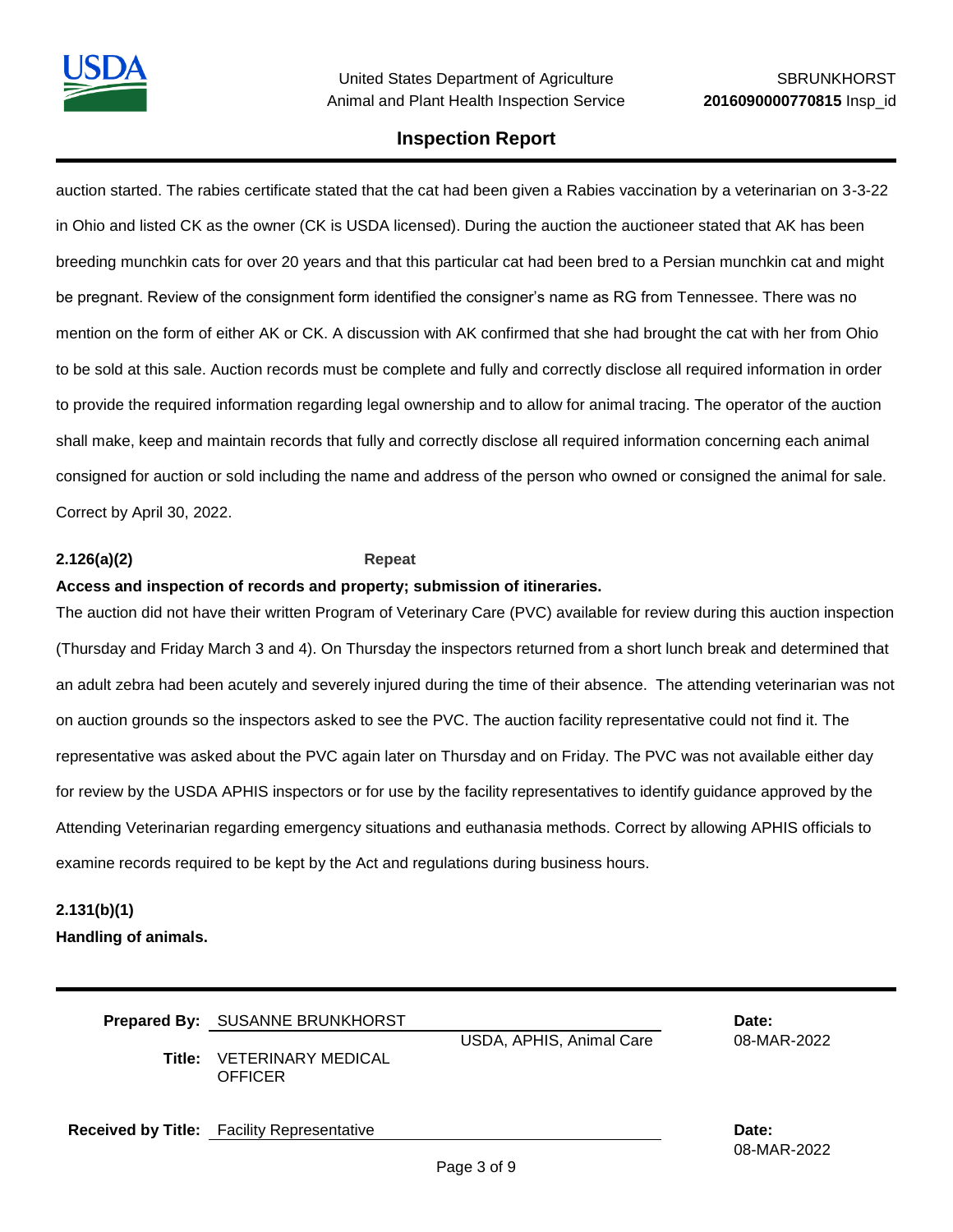Handling of the bison in the auction ring was not done as expeditiously and carefully as possible. On Thursday March 3 the inspectors watched the auction of bison and other hoofstock. One teenaged male auction helper was noted opening the door at the east end of the auction ring to allow the bison to enter the ring and then shouting out the auction tag numbers on the bison. He was observed able to get behind a swinging protection door to get out of the path of the animals if they came near his end of the ring. In some cases instead of using this door, he was observed waving a long (approximately five foot) stick with a black flag at the end at the advancing bison. If the bison got close enough to him, he was seen hitting the bison directly on the face/head with the flagged end of the stick. Hitting and mishandling of animals causes behavioral stress, discomfort and can result in injury to the animals or to the humans nearby. All animals shall be handled as expeditiously and carefully as possible in a manner that does not cause trauma, behavioral stress, physical harm or unnecessary discomfort. Correct by April 30, 2022.

## **2.131(c)(1)**

## **Handling of animals.**

There were insufficient distance and barriers between the public and a young camel (auction tag 5074). The camel was noted to be calm on Thursday but by Friday morning it was showing signs of agitation including swaying back and forth, rocking in place and occasionally vocalizing. The camel was housed in a temporary pen in the 'baby animal' area of the arena at the end of the row. Two sides of the pen were adjacent to public walkways. The size of the pen was such that the baby camel could not get out of reach of the public (depth just a bit more than the length of the camel with length twice the camel's). Multiple members of the public were observed petting the camel and taking up close photographs. No readily identifiable employees were noted in the area observing these behaviors. A lack of distance and/or barriers between the public and animals can lead to safety issues for both the animals and the public and can cause stress to the animals. Any animal must be handled so there is minimal risk of harm to the animal and to the public with sufficient distance and/or barriers between the animal and the general public. Correct by April 30, 2022.

| <b>Prepared By: SUSANNE BRUNKHORST</b>             |                          | Date:       |
|----------------------------------------------------|--------------------------|-------------|
| <b>Title: VETERINARY MEDICAL</b><br><b>OFFICER</b> | USDA, APHIS, Animal Care | 08-MAR-2022 |

**Received by Title:** Facility Representative **Date:**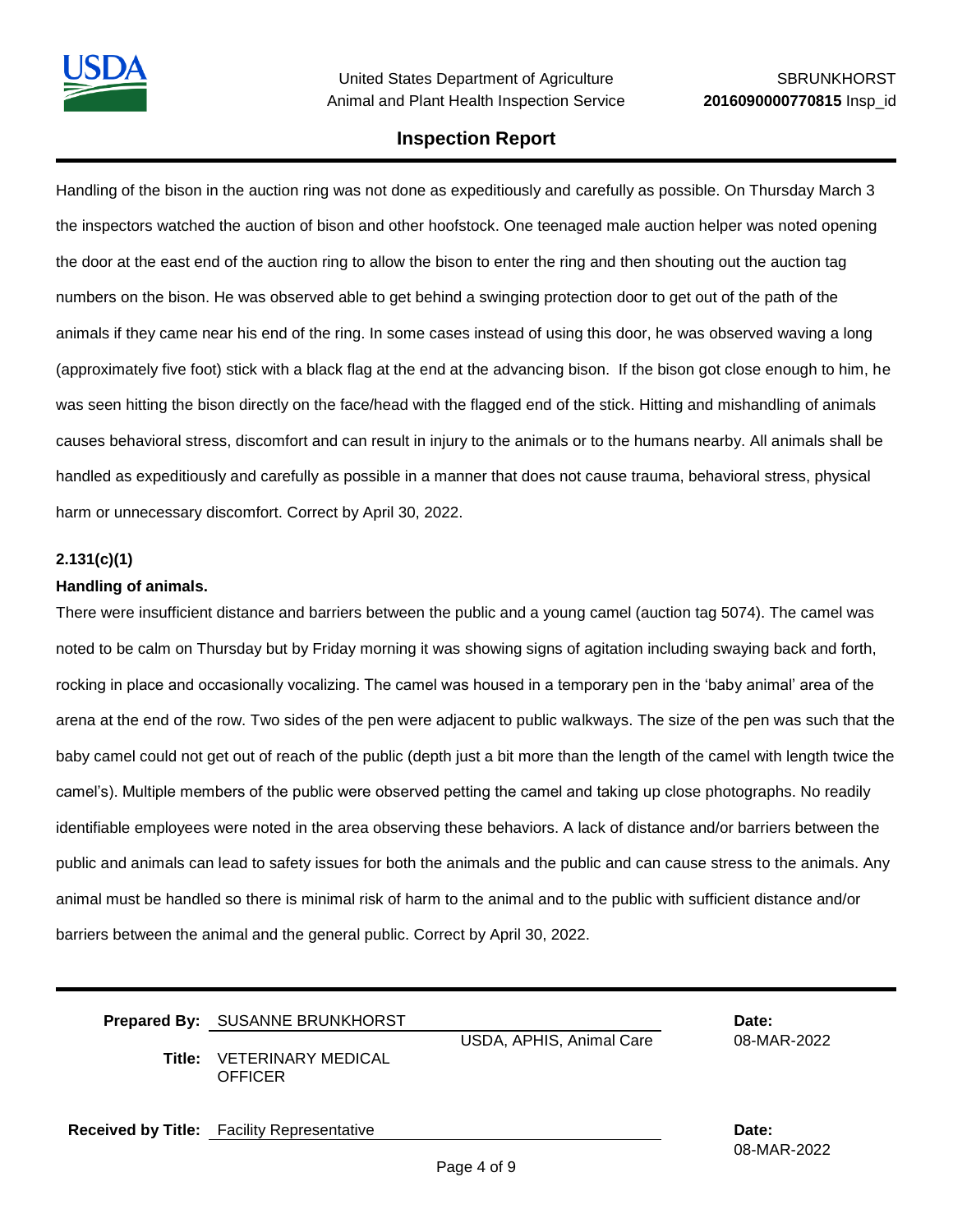

## **2.131(d)(2) Repeat**

## **Handling of animals.**

During this inspection none of the employees/attendants/auction personnel working in the animal areas were readily identifiable. Members of the public were observed petting young goats that had escaped from their pens (were running in the public walkways) and a young camel. No readily identifiable employees were noted anywhere in the vicinity. The goats appeared stressed and were trying to run away from the petting. The camel was also showing signs of stress. Readily identifiable employees/attendants need to be present at times when the general public has contact with the animals in order to protect both the safety and well-being of the animals and of the members of the public. A responsible, knowledgeable, and readily identifiable employee or attendant must be present at all times during periods of public contact.

### **3.15(c)**

#### **Primary enclosures used to transport live dogs and cats.**

The enclosure housing one cat (auction tag 283) was of wire mesh on top and on part of all four walls. It did not have projecting rims or similar devices located on the exterior of each wall having ventilation openings to prevent obstruction of the ventilation openings. Cat enclosures must have projecting rims large enough to provide a minimum air circulation space of 0.75 inches between the enclosure and anything the enclosure is placed against. Correct by April 30, 2022.

#### **3.125(a)**

#### **Facilities, general.**

Many of the auction enclosures need repair as the wooden rails/structures and the metal fencing rails have been damaged and broken by the animals or suffered wear and tear and have not been repaired or replaced. The broken and damaged areas are an injury hazard to the animals and can lead to escape of the animals. Specific examples noted during this inspection include:

| Prepared By: SUSANNE BRUNKHORST<br><b>Title: VETERINARY MEDICAL</b><br><b>OFFICER</b> | USDA, APHIS, Animal Care | Date:<br>08-MAR-2022 |  |
|---------------------------------------------------------------------------------------|--------------------------|----------------------|--|
| <b>Received by Title:</b> Facility Representative                                     |                          | Date:<br>08-MAR-2022 |  |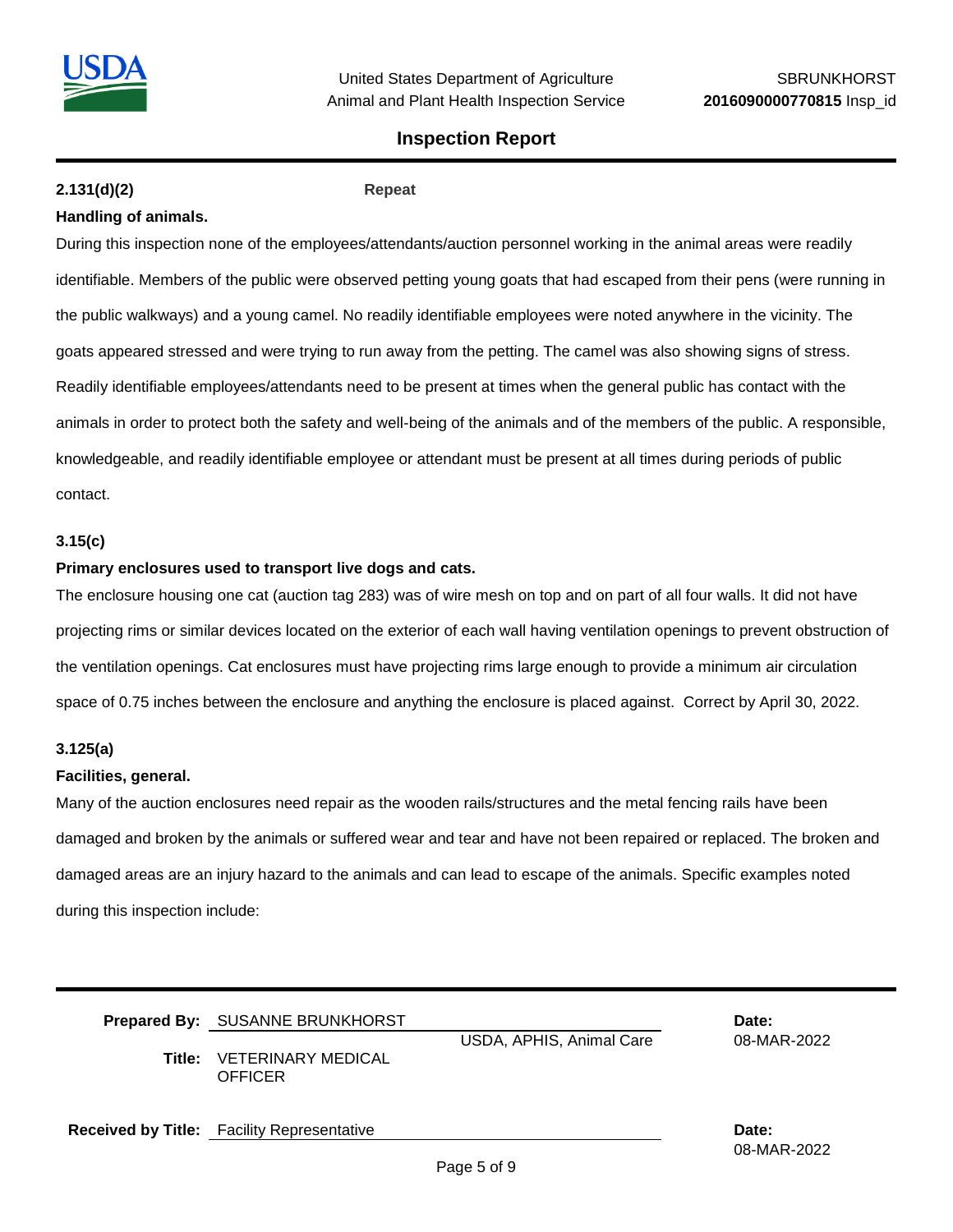

\*Two kangaroos were housed in a small enclosure in the main covered barn. The outside wall of wood and wire panels had a damaged wood section and a damaged wire just above the floor leaving a large enough opening for the animals to put a body part through/get entrapped.

\*An electrical cord was dangling at camel head height in an enclosure in the main covered barn.

\*Several small goats were noted to have escaped their enclosures and were running in the public walkways in back arena barn annex. The openings of the wire panels were too large to contain the small goats in one pen. In a second pen, the gate did not close completely allowing the small goats to slip out.

\*One metal panel enclosure housing goats and sheep in the back arena barn annex had separated from the wall. Several of the goats and sheep from the adjacent enclosure had pushed themselves in between the wall and the metal panel getting stuck there.

\*Many broken and missing wood planks were observed in the main covered barn stalls.

\*Many broken metal bars leaving sharp edges at animal height were observed in the front arena barn annex.

\*A section of wallboard was falling down and into sheep and goat enclosures in the arena barn. A piece of wood

hammered in place to keep the wallboard from falling contained sharp nails sticking out that could be reached by the

animals.

\*A section of wallboard in a sheep/goat pen was missing exposing the animals to the insulation present.

The facility must be constructed of material and of such strength as appropriate for the animals involved. The facilities

used to house animals must be structurally sound and maintained in good repair to protect the animals from injury and to contain the animals. Correct by April 30, 2022.

# **3.127(c) Facilities, outdoor.**

| Title: | Prepared By: SUSANNE BRUNKHORST<br>VETERINARY MEDICAL<br>OFFICER | USDA, APHIS, Animal Care | Date:<br>08-MAR-2022 |  |
|--------|------------------------------------------------------------------|--------------------------|----------------------|--|
|        | <b>Received by Title:</b> Facility Representative                |                          | Date:<br>08-MAR-2022 |  |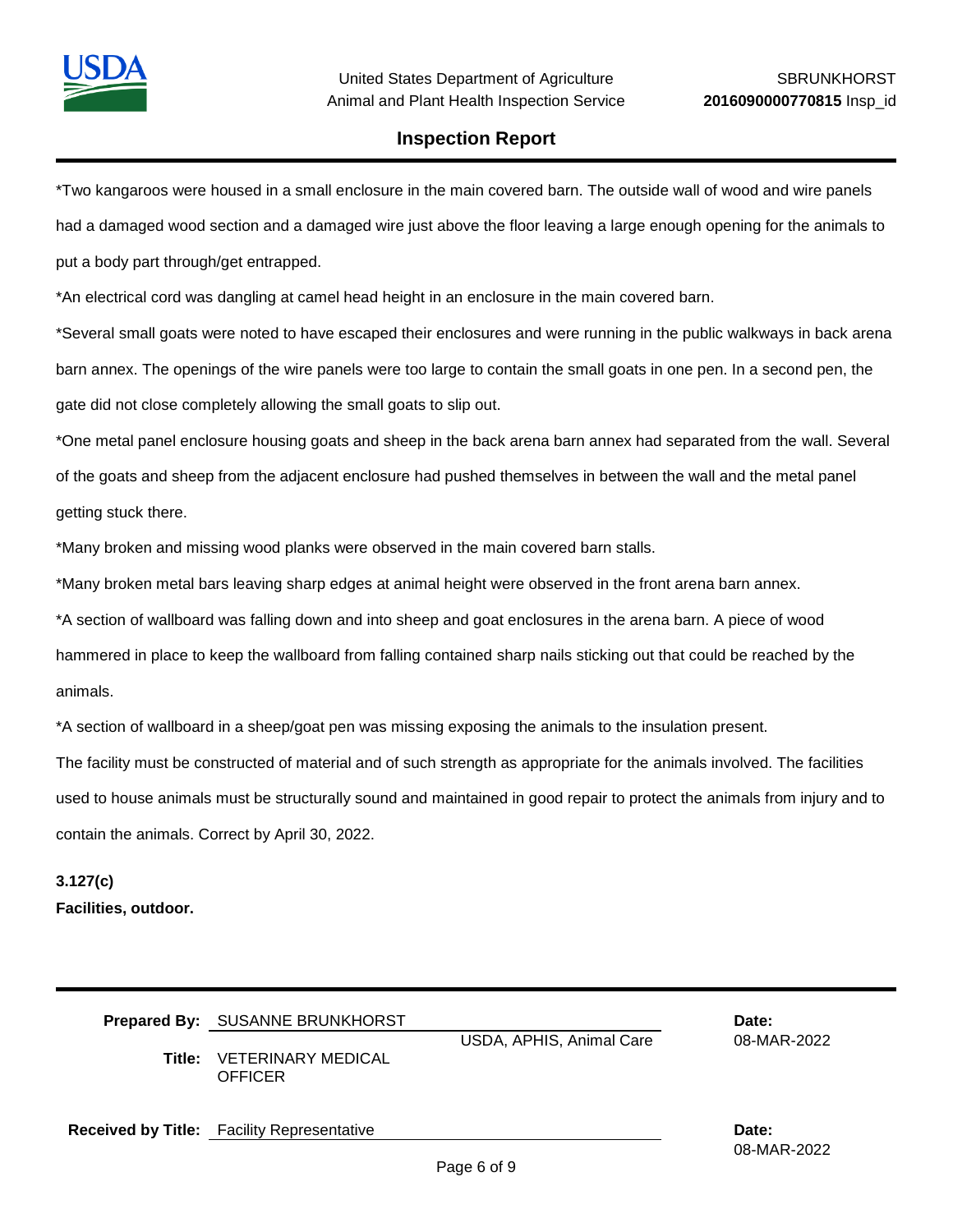Many wet enclosures were noted throughout the auction grounds on both days. The enclosures were both covered (under roof) and open. The affected species included zebra, camels, water buffalo, zebu, bison/buffalo, sheep and goats. Some enclosures were so wet that all the hay fed on the ground was soaked and there were no dry areas in the enclosure. Multiple enclosures with dirt floors were slippery with wet dirt and thick mud. Animals were noted with mud/dirt caked on their legs, sides and abdomens from lying down in the wet enclosures. Attendants were noted emptying water buckets by dumping the water into the enclosures which contributed to drainage issues. Drainage issues can lead to multiple problems including contamination of feed/hay fed on the ground, contaminated haircoats/skin of the animals, odors, fly/pest issues and unstable slippery footing that can lead to slips/falls and injuries to the animals. A suitable method shall be provided to rapidly eliminate excess water. Correct by April 30, 2022.

#### **3.131(c)**

#### **Sanitation.**

Housekeeping regarding trash in enclosures needs to addressed. One bison (auction tag 4967) had twine wrapped inbetween its hooves and around the outside of the lower leg. An enclosure housing two water buffalo (auction tag 5098) had stray pieces of sharp edged metal (the larger approximately 12 inches by 6 inches) on the ground inside their enclosure. Trash items inside animal enclosures can lead to injury of the animals. Grounds must be kept clean with all trash placed in designated areas to protect the health of the animals. Correct by April 30, 2022.

#### **3.137(a)(6)**

#### **Primary enclosures used to transport live animals.**

One large wire African crested porcupine enclosure did not have handles (auction tag 122). The auction attendants were noted carrying the enclosure from the outside exotic area into the auction ring by putting their fingers through the enclosure openings. Adequate handholds or other devices for lifting are necessary to allow the enclosure to be moved safely without it being dropped or any injury to the animal or the attendants. Adequate handholds or other devices for

| <b>Prepared By: SUSANNE BRUNKHORST</b>      |                          | Date:       |
|---------------------------------------------|--------------------------|-------------|
|                                             | USDA, APHIS, Animal Care | 08-MAR-2022 |
| Title: VETERINARY MEDICAL<br><b>OFFICER</b> |                          |             |
|                                             |                          |             |

**Received by Title:** Facility Representative **Date:**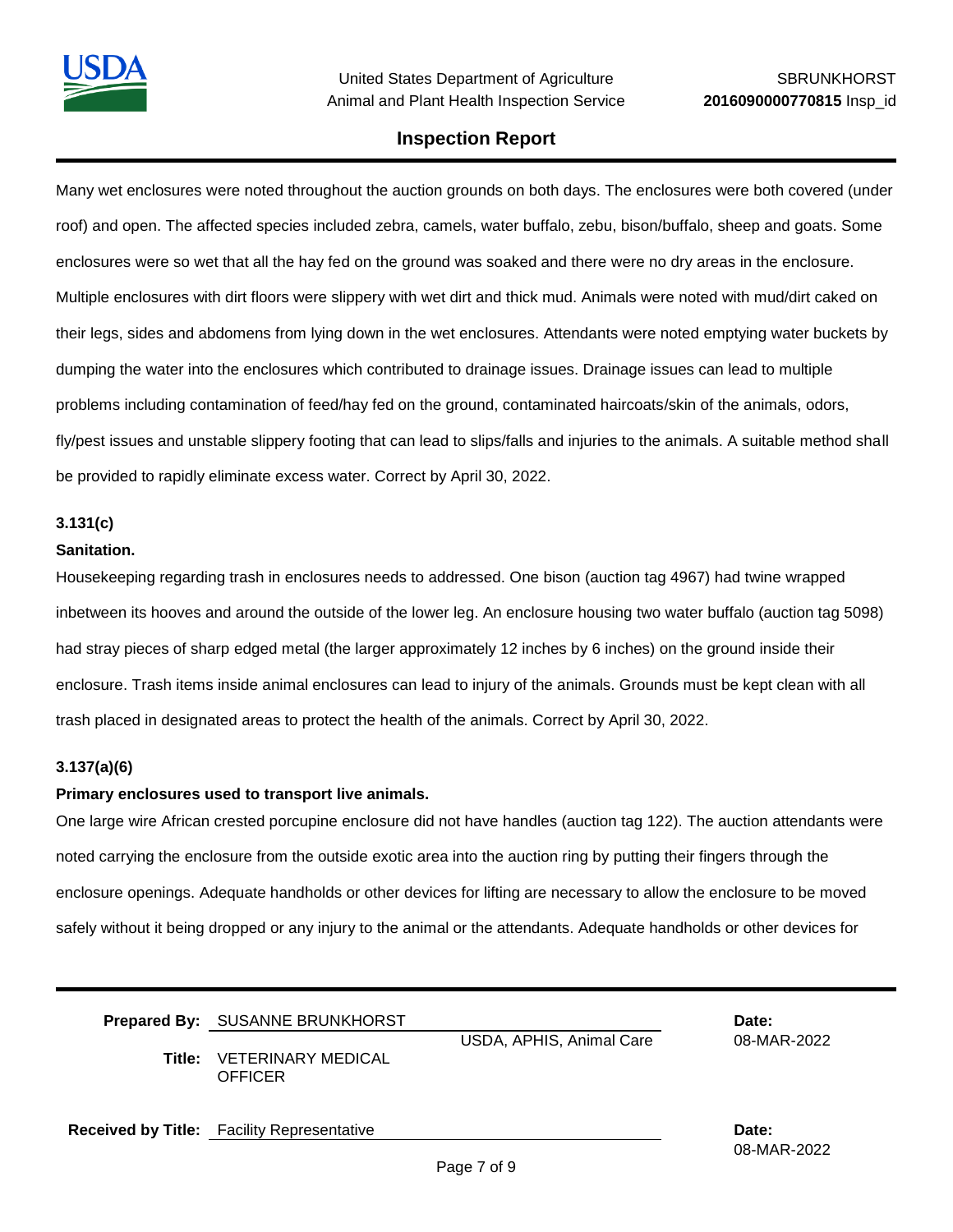

lifting shall be provided to enable the enclosure to be lifted without tilting and to ensure that the person handling the enclosure will not be in contact with the animal. Correct by April 30, 2022.

#### **3.137(e)**

#### **Primary enclosures used to transport live animals.**

Three African crested porcupine enclosures were not clearly marked on top and on one side with the words Live Animal or Wild Animal (auction tags 122-124). Accurate markings are necessary to ensure that everyone who comes near the enclosure has knowledge of what may be in the enclosure and how to properly orient it. Enclosures shall be clearly marked on top and on one or more sides with the words Live Animal or Wild Animal in letters not less than 1 inch in height and with arrows or other markings to indicate the upright position. Correct by April 30, 2022.

#### **3.36(a)**

#### **Primary enclosures used to transport live guinea pigs and hamsters.**

A guinea pig enclosure (auction tag 100) housing two young guinea pigs was not of sufficient structural strength and construction. The enclosure was a purple plastic storage tub with no top that was set on the floor just under a table. Along with no top, it was also damaged with duct tape repairs. The lack of a top and structural strength means that the animals could come to physical harm or escape if the tub were to be kicked or knocked over accidentally or if a member of the public or their pet reached into the tub toward the animals. The primary enclosures used for guinea pigs shall be constructed in such as manner that the structural strength of the enclosure shall be sufficient to contain the guinea pigs and withstand rigors of transportation and the auction process. Correct by April 30, 2022.

#### **3.36(a)(5)**

#### **Primary enclosures used to transport live guinea pigs and hamsters.**

Two guinea pig enclosures (auction tag 100 and 101 housing 2 and 5 guinea pigs respectively) had insufficient ventilation openings. Both enclosures only had ventilation openings on one side (the top). Ventilation openings are required on

| <b>Prepared By: SUSANNE BRUNKHORST</b>             |                          | Date:       |
|----------------------------------------------------|--------------------------|-------------|
| <b>Title: VETERINARY MEDICAL</b><br><b>OFFICER</b> | USDA, APHIS, Animal Care | 08-MAR-2022 |

**Received by Title:** Facility Representative **Date:**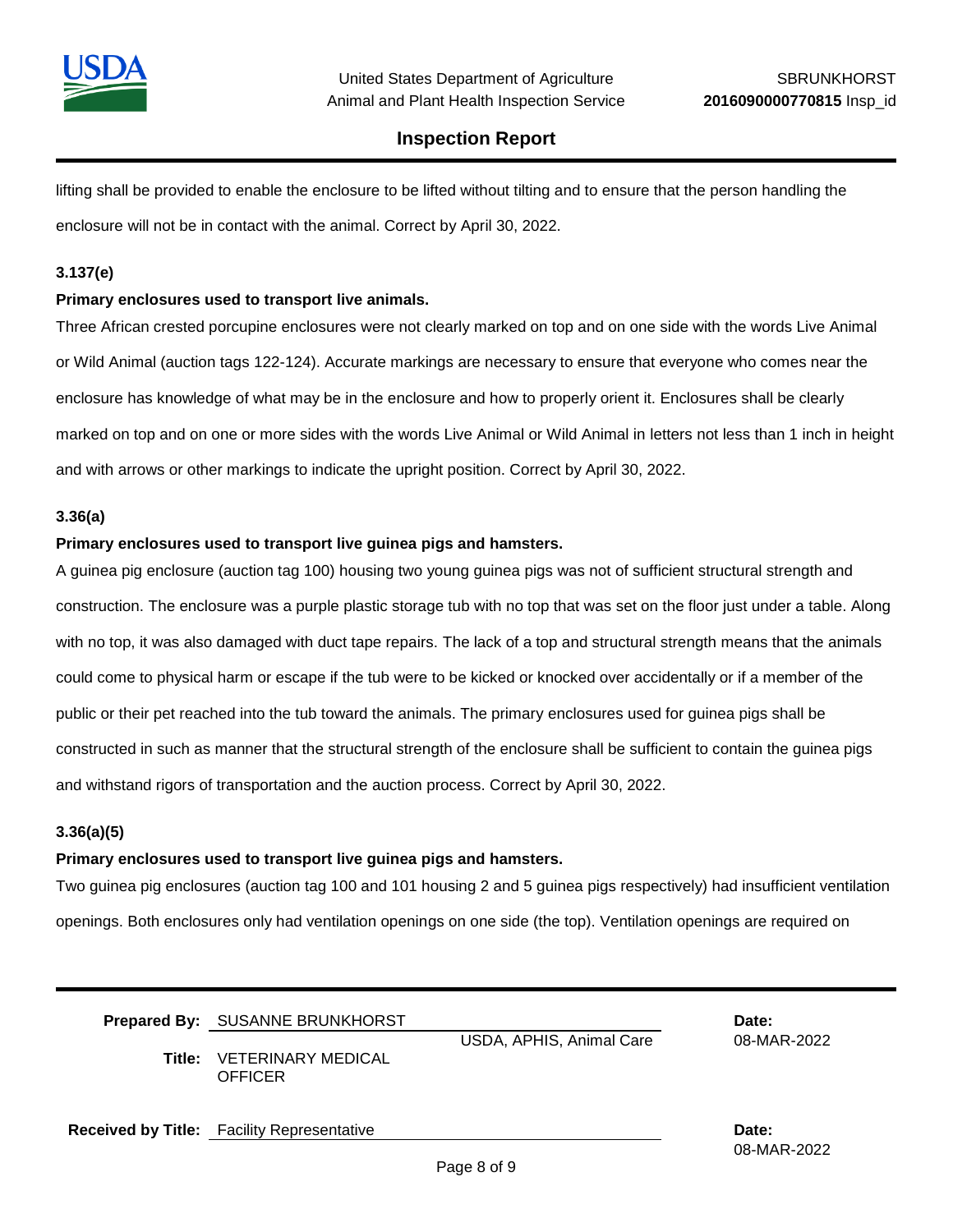

multiple sides in order to allow for cross ventilation and to allow continued ventilation if one side's openings are accidentally blocked. There must be ventilation openings located on two opposite walls (encompassing at least 16 percent of each total wall surface area) of the primary guinea pig enclosure or on all four walls (8 percent of each total wall surface area). Correct by April 30, 2022.

This inspection was conducted with facility representatives on March 3-4, 2022.

The exit interview was conducted with the lead inspector and a facility representative on March 8, 2022.

Additional Inspectors:

Jeffrey Shepherd, SUPERVISORY ANIMAL CARE SPECIALIST

| <b>Prepared By: SUSANNE BRUNKHORST</b><br><b>Title: VETERINARY MEDICAL</b><br>OFFICER | USDA, APHIS, Animal Care | Date:<br>08-MAR-2022 |  |
|---------------------------------------------------------------------------------------|--------------------------|----------------------|--|
| <b>Received by Title:</b> Facility Representative                                     |                          | Date:                |  |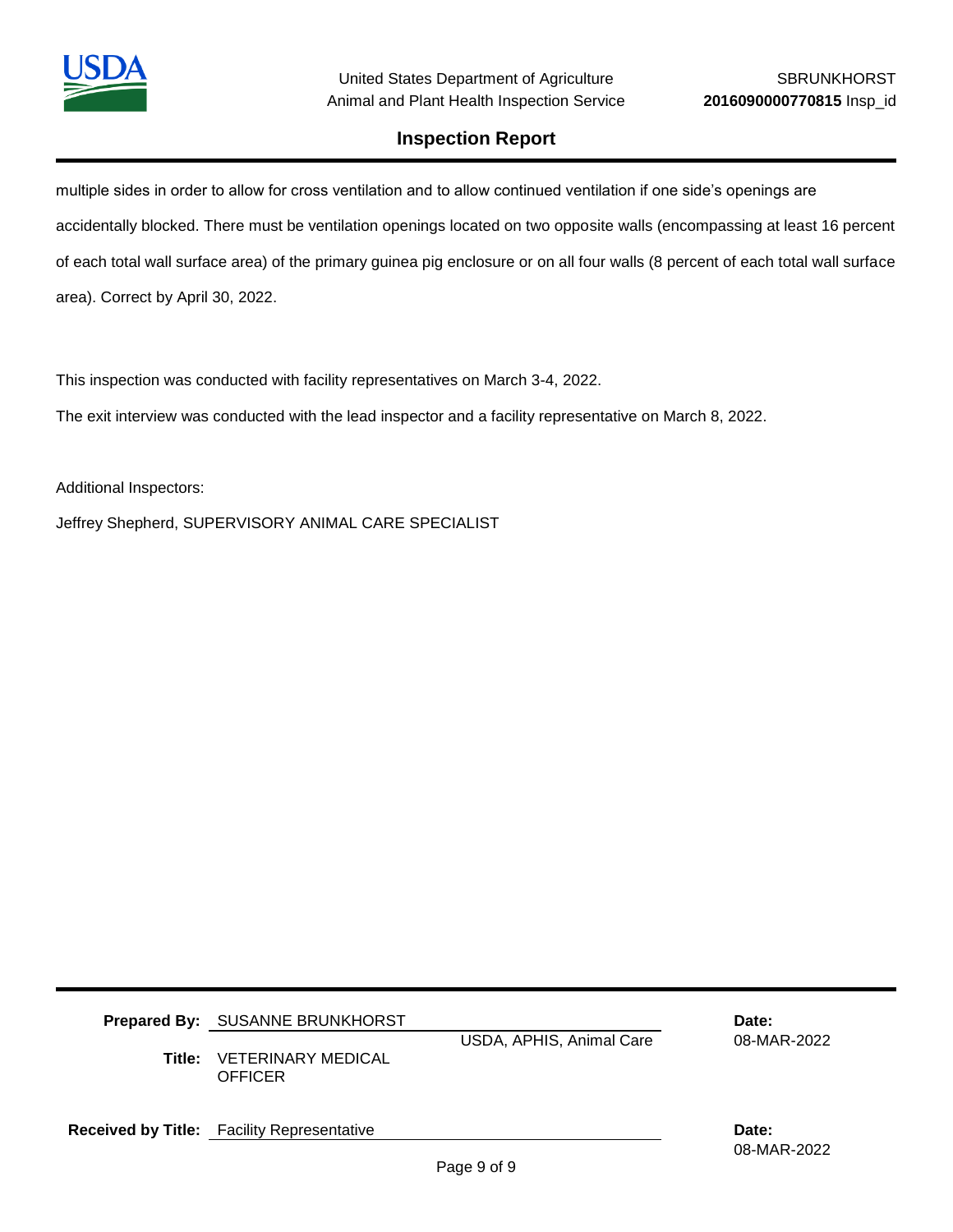

United States Department of Agriculture Customer: 38048 Animal and Plant Health Inspection Service Inspection Date: 03-Mar-2022

# **Species Inspected**

| Cust No | ۔ert No   | Site | Site Name                    | Inspection  |
|---------|-----------|------|------------------------------|-------------|
| 38048   | 63-B-0180 | 001  | WILSON HORSE & MULE SALE INC | 03-MAR-2022 |

| Count<br>000035            | <b>Scientific Name</b><br>Cavia porcellus                   | <b>Common Name</b><br><b>DOMESTIC GUINEA PIG</b>                      |
|----------------------------|-------------------------------------------------------------|-----------------------------------------------------------------------|
| 000001                     | Mesocricetus auratus                                        | SYRIAN / GOLDEN HAMSTER<br>(COMMON PET/RESEARCH TYPE)                 |
| 000001<br>000208<br>000247 | Callithrix jacchus<br>Bos taurus<br>Capra hircus            | <b>COMMON MARMOSET</b><br>CATTLE / COW / OX / WATUSI<br>DOMESTIC GOAT |
| 000040                     | Sus scrofa domestica                                        | DOMESTIC PIG / POTBELLY PIG /<br><b>MICRO PIG</b>                     |
| 000141                     | Ovis aries aries                                            | SHEEP INCLUDING ALL<br><b>DOMESTIC BREEDS</b>                         |
| 000005<br>000002<br>000006 | Vulpes zerda<br>Dolichotis patagonum<br>Camelus dromedarius | <b>FENNEC FOX</b><br>PATAGONIAN CAVY / MARA<br>DROMEDARY CAMEL        |
| 000007                     | Equus quagga                                                | BURCHELL'S / GRANT'S /<br>CHAPMAN'S / PLAINS ZEBRA                    |
| 000025<br>000024           | <b>Bubalus bubalis</b><br>Lama glama                        | <b>ASIATIC WATER BUFFALO</b><br><b>LLAMA</b>                          |
| 000064<br>000005<br>000004 | Lama pacos<br>Petaurus breviceps<br>Osphranter rufus        | <b>ALPACA</b><br><b>SUGAR GLIDER</b><br><b>RED KANGAROO</b>           |
| 000011<br>000006           | Potos flavus<br>Nasua nasua                                 | <b>KINKAJOU</b><br>SOUTH AMERICAN COATI                               |
| 000026<br>000005           | Bos primigenuis indicus<br>Chinchilla lanigera              | ZEBU<br>CHINCHILLA (DOMESTICATED)                                     |
| 000065                     | Atelerix albiventris                                        | FOUR-TOED HEDGEHOG (MOST<br><b>COMMON PET HEDGEHOG)</b>               |
| 000015                     | <b>Bos grunniens</b>                                        | <b>YAK</b>                                                            |
| 000001                     | Caracal caracal                                             | <b>CARACAL</b>                                                        |
| 000001                     | Felis silvestris catus                                      | <b>CAT ADULT</b>                                                      |
| 000001                     | Camelus bactrianus                                          | <b>BACTRIAN CAMEL</b>                                                 |
| 000020                     | <b>Bison bison</b>                                          | <b>AMERICAN BISON</b>                                                 |
| 000002                     | Hydrochaeris hydrochaeris                                   | <b>CAPYBARA</b>                                                       |
| 000003                     | Cervus elaphus                                              | <b>RED DEER</b>                                                       |
| 000007                     | Hystrix cristata                                            | AFRICAN CRESTED PORCUPINE<br>PREHENSILE-TAILED                        |
| 000001<br>000001           | Coendou prehensilis<br>Genetta genetta                      | <b>PORCUPINE</b><br>SMALL SPOTTED GENET                               |
|                            |                                                             |                                                                       |
| 000005                     | Cuniculus paca                                              | LOWLAND PACA                                                          |
| 000003                     | Crossarchus obscurus                                        | <b>KUSIMANSE</b>                                                      |
| 000001<br>000001           | Bassariscus astutus<br>Cebus capucinus                      | <b>RINGTAIL</b><br>WHITE-HEADED / WHITE-                              |
| 000002                     | Erythrocebus patas                                          | <b>THROATED CAPUCHIN</b><br>PATAS MONKEY                              |
| 000002                     | Callithrix geoffroyi                                        | <b>WHITE-FRONTED MARMOSET</b>                                         |
| 000004                     | Tamandua mexicana                                           | NORTHERN TAMANDUA                                                     |
| 000002                     | Macaca radiata                                              | <b>BONNET MACAQUE</b>                                                 |
|                            |                                                             |                                                                       |
| 000001                     | Lynx rufus                                                  | <b>BOBCAT</b>                                                         |
| 000004<br>000002           | Octodon degus<br>Choloepus didactylus                       | <b>DEGU</b><br>LINNAEUS'S TWO-TOED SLOTH                              |